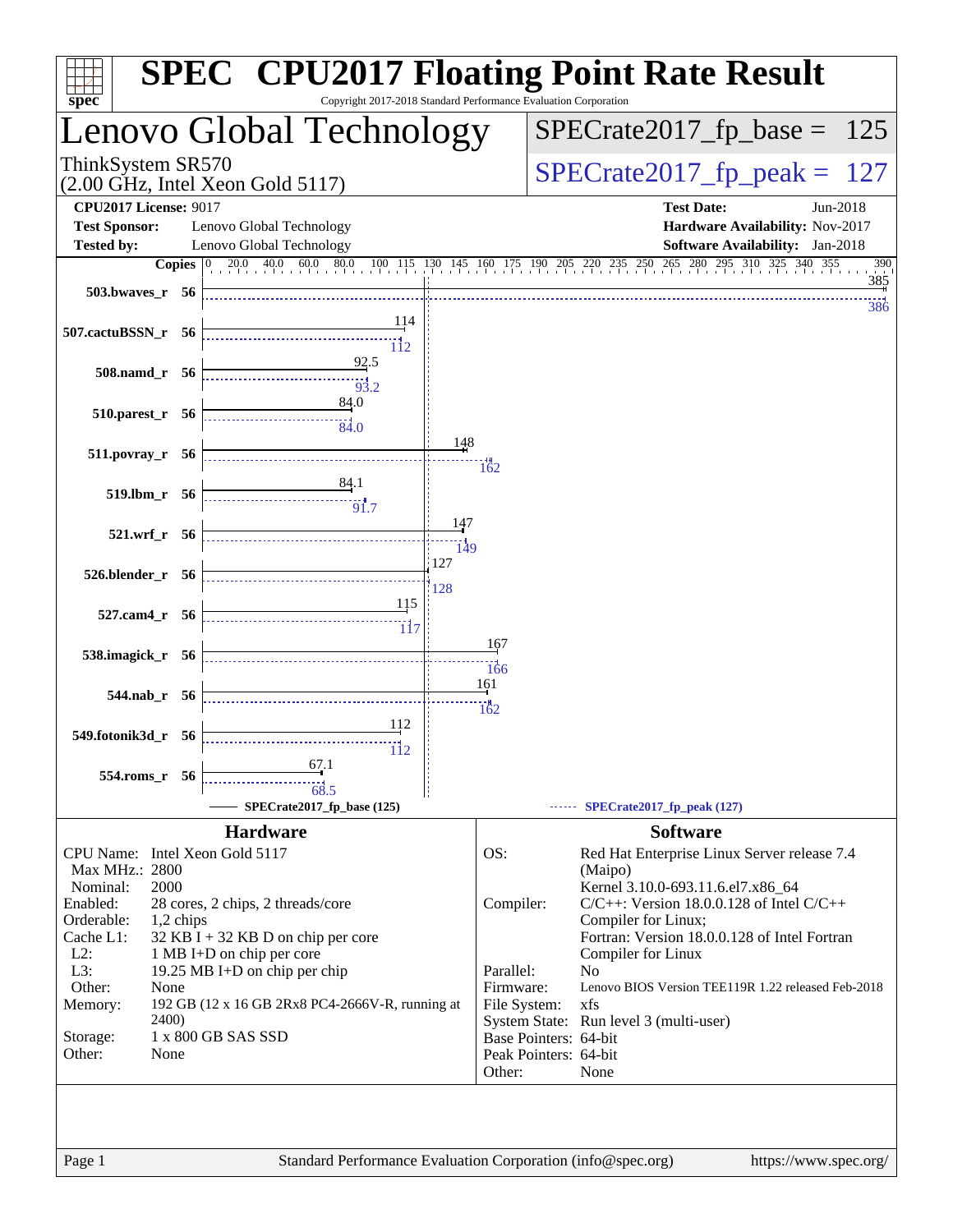

Copyright 2017-2018 Standard Performance Evaluation Corporation

## Lenovo Global Technology

(2.00 GHz, Intel Xeon Gold 5117)

ThinkSystem SR570<br>(2.00 GHz, Intel Xeon Gold 5117) [SPECrate2017\\_fp\\_peak =](http://www.spec.org/auto/cpu2017/Docs/result-fields.html#SPECrate2017fppeak) 127

 $SPECTate2017_fp\_base = 125$ 

**[Test Sponsor:](http://www.spec.org/auto/cpu2017/Docs/result-fields.html#TestSponsor)** Lenovo Global Technology **[Hardware Availability:](http://www.spec.org/auto/cpu2017/Docs/result-fields.html#HardwareAvailability)** Nov-2017 **[Tested by:](http://www.spec.org/auto/cpu2017/Docs/result-fields.html#Testedby)** Lenovo Global Technology **[Software Availability:](http://www.spec.org/auto/cpu2017/Docs/result-fields.html#SoftwareAvailability)** Jan-2018

**[CPU2017 License:](http://www.spec.org/auto/cpu2017/Docs/result-fields.html#CPU2017License)** 9017 **[Test Date:](http://www.spec.org/auto/cpu2017/Docs/result-fields.html#TestDate)** Jun-2018

#### **[Results Table](http://www.spec.org/auto/cpu2017/Docs/result-fields.html#ResultsTable)**

|                                 | <b>Base</b>   |                |       |                | <b>Peak</b> |                |       |               |                |              |                |              |                |              |
|---------------------------------|---------------|----------------|-------|----------------|-------------|----------------|-------|---------------|----------------|--------------|----------------|--------------|----------------|--------------|
| <b>Benchmark</b>                | <b>Copies</b> | <b>Seconds</b> | Ratio | <b>Seconds</b> | Ratio       | <b>Seconds</b> | Ratio | <b>Copies</b> | <b>Seconds</b> | <b>Ratio</b> | <b>Seconds</b> | <b>Ratio</b> | <b>Seconds</b> | <b>Ratio</b> |
| 503.bwayes r                    | 56            | 1455           | 386   | 1460           | 385         | 1460           | 385   | 56            | 1456           | 386          | 1456           | 386          | 1457           | 385          |
| 507.cactuBSSN r                 | 56            | 621            | 114   | 621            | 114         | 621            | 114   | 56            | 635            | 112          | 633            | 112          | 634            | <u>112</u>   |
| $508$ .namd $r$                 | 56            | 575            | 92.5  | 574            | 92.7        | 575            | 92.5  | 56            | 571            | 93.2         | 573            | 92.9         | 571            | 93.2         |
| 510.parest_r                    | 56            | 1741           | 84.1  | 1744           | 84.0        | 1748           | 83.8  | 56            | 1745           | 84.0         | 1744           | 84.0         | 1747           | 83.9         |
| 511.povray_r                    | 56            | 877            | 149   | 889            | 147         | 886            | 148   | 56            | 801            | 163          | 815            | 160          | 805            | <b>162</b>   |
| $519$ .lbm $r$                  | 56            | 701            | 84.2  | 702            | 84.1        | 703            | 84.0  | 56            | 644            | 91.7         | 641            | 92.1         | 645            | 91.5         |
| $521$ .wrf r                    | 56            | 852            | 147   | 854            | 147         | 855            | 147   | 56            | 846            | 148          | 842            | 149          | 842            | <b>149</b>   |
| 526.blender r                   | 56            | 671            | 127   | 670            | 127         | 671            | 127   | 56            | 667            | 128          | 667            | 128          | 667            | <u>128</u>   |
| $527.cam4_r$                    | 56            | 848            | 116   | 849            | 115         | 849            | 115   | 56            | 834            | 117          | 834            | 117          | 835            | 117          |
| 538.imagick_r                   | 56            | 836            | 167   | 836            | 167         | 837            | 166   | 56            | 836            | 167          | 837            | <b>166</b>   | 838            | 166          |
| $544$ .nab r                    | 56            | 587            | 161   | 587            | 161         | 586            | 161   | 56            | 579            | 163          | 584            | 161          | 581            | <b>162</b>   |
| 549.fotonik3d r                 | 56            | 1954           | 112   | 1954           | 112         | 1952           | 112   | 56            | 1954           | 112          | 1957           | 112          | 1954           | <b>112</b>   |
| $554$ .roms r                   | 56            | 1333           | 66.8  | 1327           | 67.1        | 1320           | 67.4  | 56            | 1297           | 68.6         | 1298           | 68.5         | 1303           | 68.3         |
| $SPECrate2017$ fp base =<br>125 |               |                |       |                |             |                |       |               |                |              |                |              |                |              |

**[SPECrate2017\\_fp\\_peak =](http://www.spec.org/auto/cpu2017/Docs/result-fields.html#SPECrate2017fppeak) 127**

Results appear in the [order in which they were run.](http://www.spec.org/auto/cpu2017/Docs/result-fields.html#RunOrder) Bold underlined text [indicates a median measurement.](http://www.spec.org/auto/cpu2017/Docs/result-fields.html#Median)

#### **[Submit Notes](http://www.spec.org/auto/cpu2017/Docs/result-fields.html#SubmitNotes)**

 The numactl mechanism was used to bind copies to processors. The config file option 'submit' was used to generate numactl commands to bind each copy to a specific processor. For details, please see the config file.

#### **[Operating System Notes](http://www.spec.org/auto/cpu2017/Docs/result-fields.html#OperatingSystemNotes)**

Stack size set to unlimited using "ulimit -s unlimited"

#### **[General Notes](http://www.spec.org/auto/cpu2017/Docs/result-fields.html#GeneralNotes)**

Environment variables set by runcpu before the start of the run: LD\_LIBRARY\_PATH = "/home/cpu2017.1.0.2.ic18.0/lib/ia32:/home/cpu2017.1.0.2.ic18.0/lib/intel64" LD\_LIBRARY\_PATH = "\$LD\_LIBRARY\_PATH:/home/cpu2017.1.0.2.ic18.0/je5.0.1-32:/home/cpu2017.1.0.2.ic18.0/je5.0.1-64" Binaries compiled on a system with 1x Intel Core i7-4790 CPU + 32GB RAM memory using Redhat Enterprise Linux 7.4 Transparent Huge Pages enabled by default Prior to runcpu invocation Filesystem page cache synced and cleared with: sync; echo 3> /proc/sys/vm/drop\_caches runcpu command invoked through numactl i.e.: numactl --interleave=all runcpu <etc> Yes: The test sponsor attests, as of date of publication, that CVE-2017-5754 (Meltdown) is mitigated in the system as tested and documented.

**(Continued on next page)**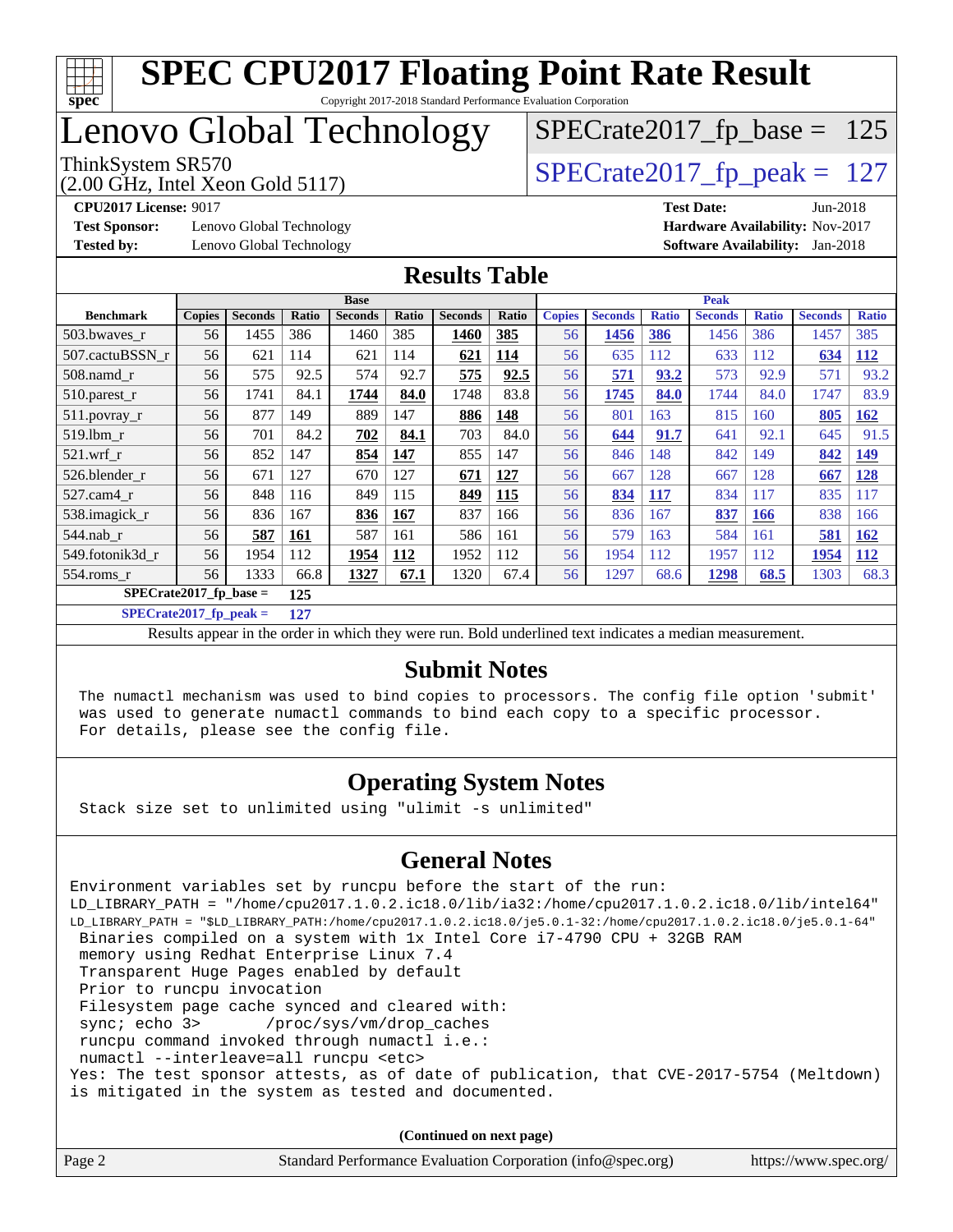

Copyright 2017-2018 Standard Performance Evaluation Corporation

## Lenovo Global Technology

ThinkSystem SR570<br>  $\binom{200}{100}$  [SPECrate2017\\_fp\\_peak =](http://www.spec.org/auto/cpu2017/Docs/result-fields.html#SPECrate2017fppeak) 127

 $SPECTate2017_fp\_base = 125$ 

(2.00 GHz, Intel Xeon Gold 5117)

**[Test Sponsor:](http://www.spec.org/auto/cpu2017/Docs/result-fields.html#TestSponsor)** Lenovo Global Technology **[Hardware Availability:](http://www.spec.org/auto/cpu2017/Docs/result-fields.html#HardwareAvailability)** Nov-2017 **[Tested by:](http://www.spec.org/auto/cpu2017/Docs/result-fields.html#Testedby)** Lenovo Global Technology **[Software Availability:](http://www.spec.org/auto/cpu2017/Docs/result-fields.html#SoftwareAvailability)** Jan-2018

**[CPU2017 License:](http://www.spec.org/auto/cpu2017/Docs/result-fields.html#CPU2017License)** 9017 **[Test Date:](http://www.spec.org/auto/cpu2017/Docs/result-fields.html#TestDate)** Jun-2018

#### **[General Notes \(Continued\)](http://www.spec.org/auto/cpu2017/Docs/result-fields.html#GeneralNotes)**

Yes: The test sponsor attests, as of date of publication, that CVE-2017-5753 (Spectre variant 1) is mitigated in the system as tested and documented. Yes: The test sponsor attests, as of date of publication, that CVE-2017-5715 (Spectre variant 2) is mitigated in the system as tested and documented.

#### **[Platform Notes](http://www.spec.org/auto/cpu2017/Docs/result-fields.html#PlatformNotes)**

Page 3 Standard Performance Evaluation Corporation [\(info@spec.org\)](mailto:info@spec.org) <https://www.spec.org/> BIOS configuration: Choose Operating Mode set to Maximum Performance Execute Disable Bit set to Disable MONITOR/MWAIT set to Enable DCA set to Enable Sysinfo program /home/cpu2017.1.0.2.ic18.0/bin/sysinfo Rev: r5797 of 2017-06-14 96c45e4568ad54c135fd618bcc091c0f running on localhost.localdomain Wed Jun 6 09:55:16 2018 SUT (System Under Test) info as seen by some common utilities. For more information on this section, see <https://www.spec.org/cpu2017/Docs/config.html#sysinfo> From /proc/cpuinfo model name : Intel(R) Xeon(R) Gold 5117 CPU @ 2.00GHz 2 "physical id"s (chips) 56 "processors" cores, siblings (Caution: counting these is hw and system dependent. The following excerpts from /proc/cpuinfo might not be reliable. Use with caution.) cpu cores : 14 siblings : 28 physical 0: cores 0 1 2 3 4 5 6 8 9 10 11 12 13 14 physical 1: cores 0 1 2 3 4 5 6 8 9 10 11 12 13 14 From lscpu: Architecture: x86\_64 CPU op-mode(s): 32-bit, 64-bit Byte Order: Little Endian CPU(s): 56 On-line CPU(s) list: 0-55 Thread(s) per core: 2 Core(s) per socket: 14 Socket(s): 2 NUMA node(s): 4 Vendor ID: GenuineIntel CPU family: 6 Model: 85 Model name: Intel(R) Xeon(R) Gold 5117 CPU @ 2.00GHz Stepping: 4 **(Continued on next page)**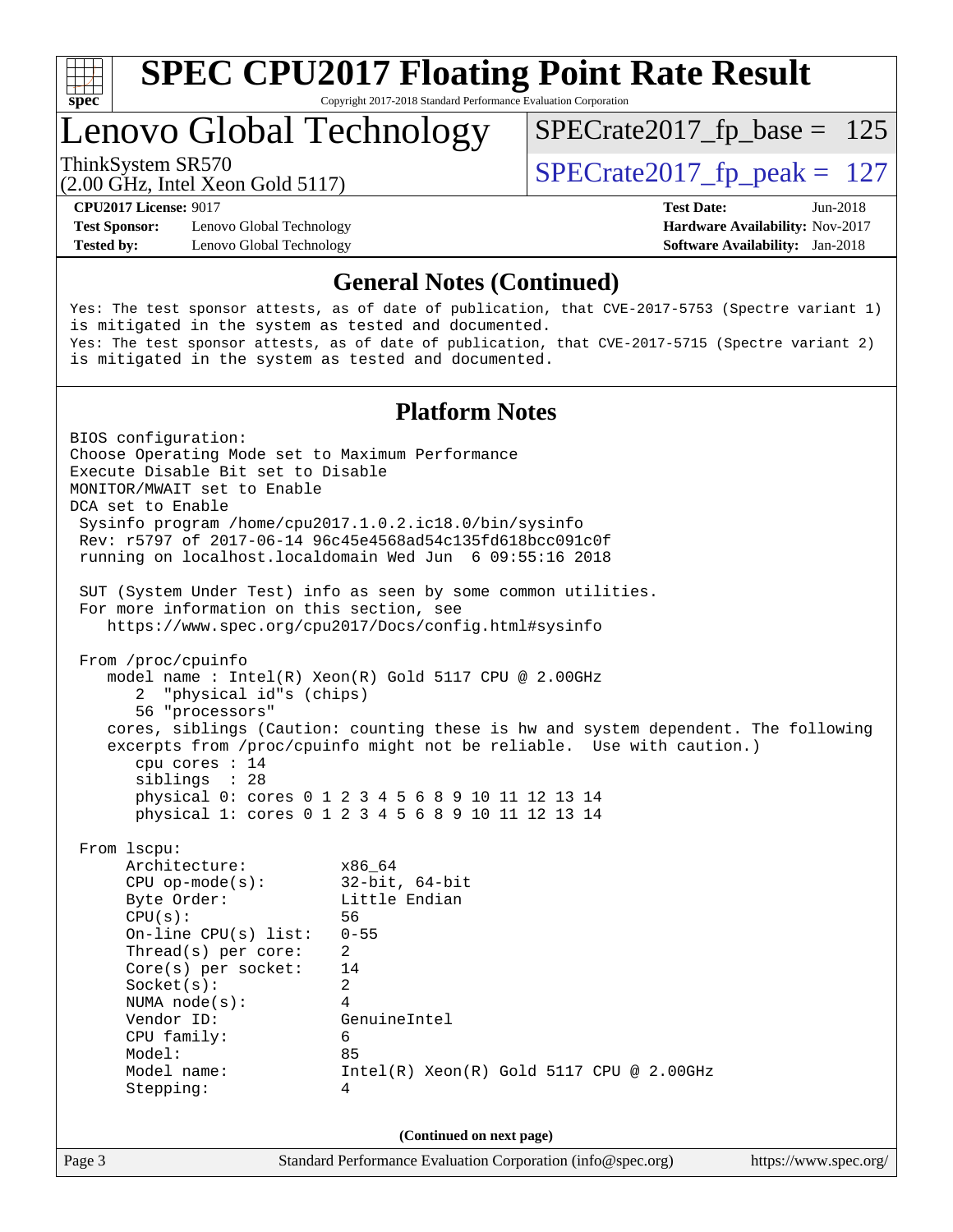

Copyright 2017-2018 Standard Performance Evaluation Corporation

Lenovo Global Technology

ThinkSystem SR570<br>(2.00 GHz, Intel Xeon Gold 5117) [SPECrate2017\\_fp\\_peak =](http://www.spec.org/auto/cpu2017/Docs/result-fields.html#SPECrate2017fppeak) 127

 $SPECTate2017_fp\_base = 125$ 

(2.00 GHz, Intel Xeon Gold 5117) **[CPU2017 License:](http://www.spec.org/auto/cpu2017/Docs/result-fields.html#CPU2017License)** 9017 **[Test Date:](http://www.spec.org/auto/cpu2017/Docs/result-fields.html#TestDate)** Jun-2018

**[Test Sponsor:](http://www.spec.org/auto/cpu2017/Docs/result-fields.html#TestSponsor)** Lenovo Global Technology **[Hardware Availability:](http://www.spec.org/auto/cpu2017/Docs/result-fields.html#HardwareAvailability)** Nov-2017 **[Tested by:](http://www.spec.org/auto/cpu2017/Docs/result-fields.html#Testedby)** Lenovo Global Technology **[Software Availability:](http://www.spec.org/auto/cpu2017/Docs/result-fields.html#SoftwareAvailability)** Jan-2018

**[Platform Notes \(Continued\)](http://www.spec.org/auto/cpu2017/Docs/result-fields.html#PlatformNotes)**

| CPU MHz:                | 2000.000                                      |
|-------------------------|-----------------------------------------------|
| BogoMIPS:               | 4000.00                                       |
| Virtualization:         | $VT - x$                                      |
| $L1d$ cache:            | 32K                                           |
| $L1i$ cache:            | 32K                                           |
| $L2$ cache:             | 1024K                                         |
| $L3$ cache:             | 19712K                                        |
| NUMA $node0$ $CPU(s):$  | $0 - 3$ , $7 - 9$ , $28 - 31$ , $35 - 37$     |
| NUMA $node1$ $CPU(s)$ : | $4-6, 10-13, 32-34, 38-41$                    |
| NUMA $node2$ $CPU(s)$ : | $14 - 17, 21 - 23, 42 - 45, 49 - 51$          |
| NUMA $node3$ $CPU(s)$ : | $18 - 20$ , $24 - 27$ , $46 - 48$ , $52 - 55$ |
|                         |                                               |

Flags: fpu vme de pse tsc msr pae mce cx8 apic sep mtrr pge mca cmov pat pse36 clflush dts acpi mmx fxsr sse sse2 ss ht tm pbe syscall nx pdpe1gb rdtscp lm constant\_tsc art arch\_perfmon pebs bts rep\_good nopl xtopology nonstop\_tsc aperfmperf eagerfpu pni pclmulqdq dtes64 monitor ds\_cpl vmx smx est tm2 ssse3 fma cx16 xtpr pdcm pcid dca sse4\_1 sse4\_2 x2apic movbe popcnt tsc\_deadline\_timer aes xsave avx f16c rdrand lahf\_lm abm 3dnowprefetch epb cat\_l3 cdp\_l3 invpcid\_single intel\_pt spec\_ctrl ibpb\_support tpr\_shadow vnmi flexpriority ept vpid fsgsbase tsc\_adjust bmi1 hle avx2 smep bmi2 erms invpcid rtm cqm mpx rdt\_a avx512f avx512dq rdseed adx smap clflushopt clwb avx512cd avx512bw avx512vl xsaveopt xsavec xgetbv1 cqm\_llc cqm\_occup\_llc cqm\_mbm\_total cqm\_mbm\_local dtherm ida arat pln pts

 /proc/cpuinfo cache data cache size : 19712 KB

Page 4 Standard Performance Evaluation Corporation [\(info@spec.org\)](mailto:info@spec.org) <https://www.spec.org/> From numactl --hardware WARNING: a numactl 'node' might or might not correspond to a physical chip. available: 4 nodes (0-3) node 0 cpus: 0 1 2 3 7 8 9 28 29 30 31 35 36 37 node 0 size: 48530 MB node 0 free: 47213 MB node 1 cpus: 4 5 6 10 11 12 13 32 33 34 38 39 40 41 node 1 size: 49152 MB node 1 free: 47758 MB node 2 cpus: 14 15 16 17 21 22 23 42 43 44 45 49 50 51 node 2 size: 49152 MB node 2 free: 47770 MB node 3 cpus: 18 19 20 24 25 26 27 46 47 48 52 53 54 55 node 3 size: 49152 MB node 3 free: 47907 MB node distances: node 0 1 2 3 0: 10 11 21 21 1: 11 10 21 21 2: 21 21 10 11 3: 21 21 11 10 **(Continued on next page)**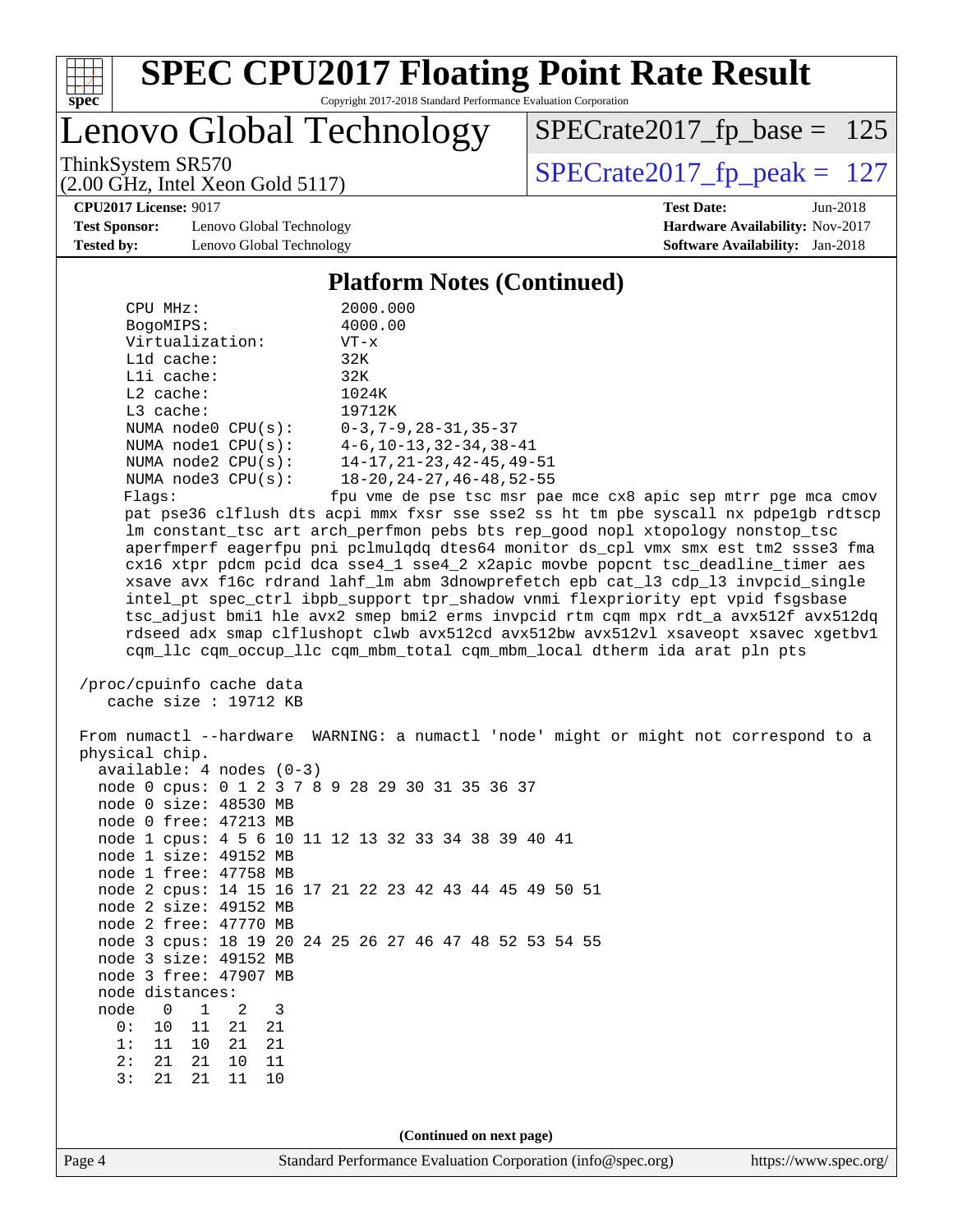| <b>SPEC CPU2017 Floating Point Rate Result</b>                                                                                                                                                                                                                                                                                                                                                                                                                                                                                                                                                                |                                                                                                                     |
|---------------------------------------------------------------------------------------------------------------------------------------------------------------------------------------------------------------------------------------------------------------------------------------------------------------------------------------------------------------------------------------------------------------------------------------------------------------------------------------------------------------------------------------------------------------------------------------------------------------|---------------------------------------------------------------------------------------------------------------------|
| Copyright 2017-2018 Standard Performance Evaluation Corporation<br>$spec^*$<br>Lenovo Global Technology                                                                                                                                                                                                                                                                                                                                                                                                                                                                                                       | $SPECrate2017_fp\_base = 125$                                                                                       |
| ThinkSystem SR570<br>$(2.00 \text{ GHz}, \text{Intel Xeon Gold } 5117)$                                                                                                                                                                                                                                                                                                                                                                                                                                                                                                                                       | $SPECrate2017_fp\_peak = 127$                                                                                       |
| <b>CPU2017 License: 9017</b><br><b>Test Sponsor:</b><br>Lenovo Global Technology<br><b>Tested by:</b><br>Lenovo Global Technology                                                                                                                                                                                                                                                                                                                                                                                                                                                                             | <b>Test Date:</b><br>$Jun-2018$<br><b>Hardware Availability: Nov-2017</b><br><b>Software Availability:</b> Jan-2018 |
| <b>Platform Notes (Continued)</b>                                                                                                                                                                                                                                                                                                                                                                                                                                                                                                                                                                             |                                                                                                                     |
| From /proc/meminfo<br>MemTotal:<br>197407660 kB<br>HugePages_Total:<br>0<br>Hugepagesize:<br>2048 kB<br>From /etc/*release* /etc/*version*<br>os-release:<br>NAME="Red Hat Enterprise Linux Server"<br>VERSION="7.4 (Maipo)"<br>$ID="rhe1"$<br>ID_LIKE="fedora"<br>VARIANT="Server"<br>VARIANT ID="server"<br>VERSION_ID="7.4"<br>PRETTY_NAME="Red Hat Enterprise Linux Server 7.4 (Maipo)"<br>redhat-release: Red Hat Enterprise Linux Server release 7.4 (Maipo)<br>system-release: Red Hat Enterprise Linux Server release 7.4 (Maipo)<br>system-release-cpe: cpe:/o:redhat:enterprise_linux:7.4:ga:server |                                                                                                                     |
| uname $-a$ :<br>Linux localhost.localdomain 3.10.0-693.11.6.el7.x86_64 #1 SMP Thu Dec 28 14:23:39 EST<br>2017 x86_64 x86_64 x86_64 GNU/Linux                                                                                                                                                                                                                                                                                                                                                                                                                                                                  |                                                                                                                     |
| run-level $3$ Jun $6$ 09:53                                                                                                                                                                                                                                                                                                                                                                                                                                                                                                                                                                                   |                                                                                                                     |
| SPEC is set to: /home/cpu2017.1.0.2.ic18.0<br>Filesystem<br>Type Size Used Avail Use% Mounted on<br>/dev/sda4<br>xfs<br>689G<br>18G 671G                                                                                                                                                                                                                                                                                                                                                                                                                                                                      | 3% /home                                                                                                            |
| Additional information from dmidecode follows. WARNING: Use caution when you interpret<br>this section. The 'dmidecode' program reads system data which is "intended to allow<br>hardware to be accurately determined", but the intent may not be met, as there are<br>frequent changes to hardware, firmware, and the "DMTF SMBIOS" standard.<br>BIOS Lenovo - [TEE119R-1.22]- 02/06/2018<br>Memory:<br>4x NO DIMM NO DIMM<br>12x Samsung M393A2K43BB1-CTD 16 GB 2 rank 2666, configured at 2400                                                                                                             |                                                                                                                     |
| (End of data from sysinfo program)                                                                                                                                                                                                                                                                                                                                                                                                                                                                                                                                                                            |                                                                                                                     |
| <b>Compiler Version Notes</b>                                                                                                                                                                                                                                                                                                                                                                                                                                                                                                                                                                                 |                                                                                                                     |
| 519.1bm_r(base) 538.imagick_r(base, peak) 544.nab_r(base)<br>CC                                                                                                                                                                                                                                                                                                                                                                                                                                                                                                                                               | ==========================                                                                                          |
| icc (ICC) 18.0.0 20170811                                                                                                                                                                                                                                                                                                                                                                                                                                                                                                                                                                                     |                                                                                                                     |

**(Continued on next page)**

Page 5 Standard Performance Evaluation Corporation [\(info@spec.org\)](mailto:info@spec.org) <https://www.spec.org/>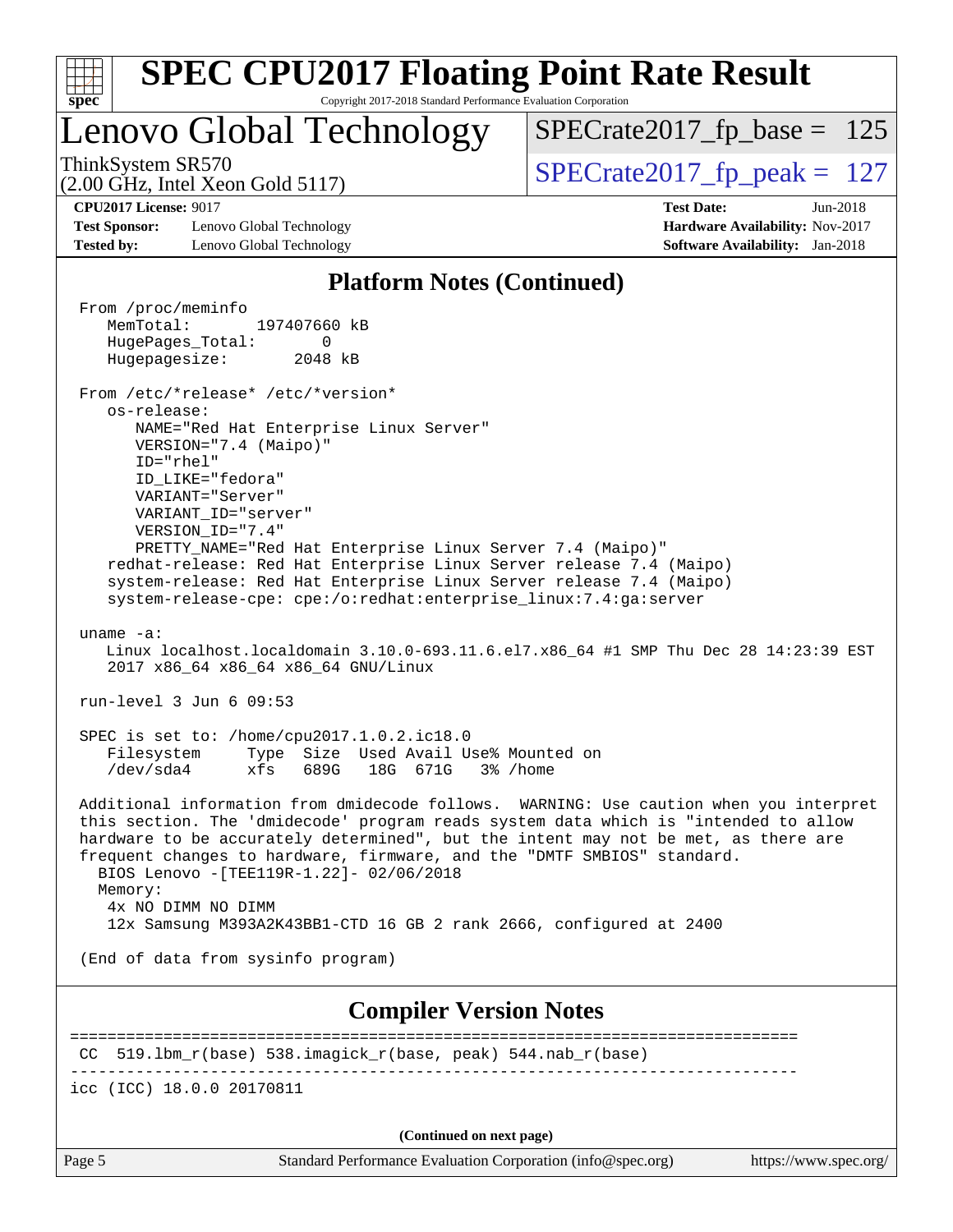| c<br>E<br>S<br>L<br>Ġ. |  |  |  |  |  |
|------------------------|--|--|--|--|--|

Copyright 2017-2018 Standard Performance Evaluation Corporation

# Lenovo Global Technology

ThinkSystem SR570<br>  $(2.00 \text{ GHz})$  Intel Xeon Gold 5117)

[SPECrate2017\\_fp\\_base =](http://www.spec.org/auto/cpu2017/Docs/result-fields.html#SPECrate2017fpbase) 125

|  | $(2.00 \text{ GHz}, \text{Intel Xeon Gold } 5117)$ |  |
|--|----------------------------------------------------|--|
|--|----------------------------------------------------|--|

**[CPU2017 License:](http://www.spec.org/auto/cpu2017/Docs/result-fields.html#CPU2017License)** 9017 **[Test Date:](http://www.spec.org/auto/cpu2017/Docs/result-fields.html#TestDate)** Jun-2018 **[Test Sponsor:](http://www.spec.org/auto/cpu2017/Docs/result-fields.html#TestSponsor)** Lenovo Global Technology **[Hardware Availability:](http://www.spec.org/auto/cpu2017/Docs/result-fields.html#HardwareAvailability)** Nov-2017 **[Tested by:](http://www.spec.org/auto/cpu2017/Docs/result-fields.html#Testedby)** Lenovo Global Technology **[Software Availability:](http://www.spec.org/auto/cpu2017/Docs/result-fields.html#SoftwareAvailability)** Jan-2018

#### **[Compiler Version Notes \(Continued\)](http://www.spec.org/auto/cpu2017/Docs/result-fields.html#CompilerVersionNotes)**

| Page 6 |                                                                                               | Standard Performance Evaluation Corporation (info@spec.org) | https://www.spec.org/ |
|--------|-----------------------------------------------------------------------------------------------|-------------------------------------------------------------|-----------------------|
|        | Copyright (C) 1985-2017 Intel Corporation. All rights reserved.                               | (Continued on next page)                                    |                       |
|        | icpc (ICC) 18.0.0 20170811                                                                    |                                                             |                       |
| FC.    | 507.cactuBSSN r(base)                                                                         |                                                             |                       |
|        |                                                                                               |                                                             |                       |
|        | icc (ICC) 18.0.0 20170811<br>Copyright (C) 1985-2017 Intel Corporation. All rights reserved.  |                                                             |                       |
|        | icpc (ICC) 18.0.0 20170811<br>Copyright (C) 1985-2017 Intel Corporation. All rights reserved. |                                                             |                       |
| CC     | 511.povray_r(peak) 526.blender_r(peak)                                                        |                                                             |                       |
|        |                                                                                               |                                                             |                       |
|        | icc (ICC) 18.0.0 20170811<br>Copyright (C) 1985-2017 Intel Corporation. All rights reserved.  |                                                             |                       |
|        | icpc (ICC) 18.0.0 20170811<br>Copyright (C) 1985-2017 Intel Corporation. All rights reserved. |                                                             |                       |
|        | CC 511.povray_r(base) 526.blender_r(base)                                                     |                                                             |                       |
|        |                                                                                               |                                                             |                       |
|        | icpc (ICC) 18.0.0 20170811<br>Copyright (C) 1985-2017 Intel Corporation. All rights reserved. |                                                             |                       |
|        | $CXXC 508.namd_r (peak) 510.parest_r (peak)$<br>_____________________                         |                                                             |                       |
|        |                                                                                               |                                                             |                       |
|        | icpc (ICC) 18.0.0 20170811<br>Copyright (C) 1985-2017 Intel Corporation. All rights reserved. |                                                             |                       |
|        | CXXC 508.namd_r(base) 510.parest_r(base)                                                      |                                                             |                       |
|        | Copyright (C) 1985-2017 Intel Corporation. All rights reserved.                               |                                                             |                       |
|        | . _ _ _ _ _ _ _ _ _ _ _ _ _ _ _ _ _ .<br>icc (ICC) 18.0.0 20170811                            |                                                             |                       |
| CC     |                                                                                               |                                                             |                       |
|        |                                                                                               |                                                             |                       |
|        | Copyright (C) 1985-2017 Intel Corporation. All rights reserved.                               |                                                             |                       |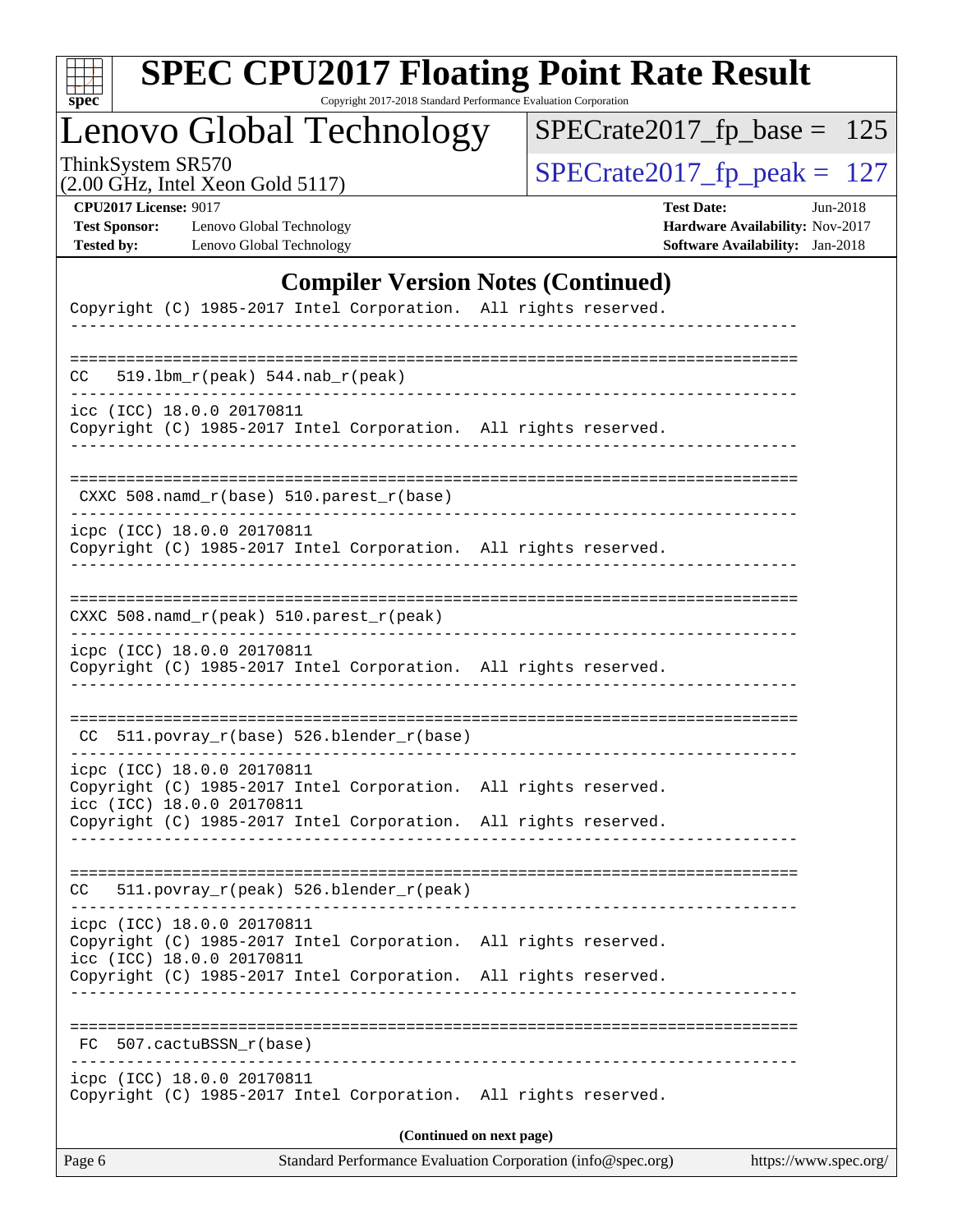| S<br>e<br>U |  |  |  |  |  |
|-------------|--|--|--|--|--|

Copyright 2017-2018 Standard Performance Evaluation Corporation

Lenovo Global Technology

ThinkSystem SR570<br>  $(2.00 \text{ GHz})$  Intel Xeon Gold 5117) [SPECrate2017\\_fp\\_base =](http://www.spec.org/auto/cpu2017/Docs/result-fields.html#SPECrate2017fpbase) 125

(2.00 GHz, Intel Xeon Gold 5117)

**[CPU2017 License:](http://www.spec.org/auto/cpu2017/Docs/result-fields.html#CPU2017License)** 9017 **[Test Date:](http://www.spec.org/auto/cpu2017/Docs/result-fields.html#TestDate)** Jun-2018 **[Test Sponsor:](http://www.spec.org/auto/cpu2017/Docs/result-fields.html#TestSponsor)** Lenovo Global Technology **[Hardware Availability:](http://www.spec.org/auto/cpu2017/Docs/result-fields.html#HardwareAvailability)** Nov-2017 **[Tested by:](http://www.spec.org/auto/cpu2017/Docs/result-fields.html#Testedby)** Lenovo Global Technology **[Software Availability:](http://www.spec.org/auto/cpu2017/Docs/result-fields.html#SoftwareAvailability)** Jan-2018

#### **[Compiler Version Notes \(Continued\)](http://www.spec.org/auto/cpu2017/Docs/result-fields.html#CompilerVersionNotes)**

|                                                                                                                               | $\mathbf{C}$ ompher version rotes ( $\mathbf{C}$ ommuea)                 |
|-------------------------------------------------------------------------------------------------------------------------------|--------------------------------------------------------------------------|
| icc (ICC) 18.0.0 20170811<br>Copyright (C) 1985-2017 Intel Corporation. All rights reserved.<br>ifort (IFORT) 18.0.0 20170811 |                                                                          |
| Copyright (C) 1985-2017 Intel Corporation. All rights reserved.                                                               |                                                                          |
|                                                                                                                               |                                                                          |
| FC 507.cactuBSSN_r(peak)                                                                                                      |                                                                          |
| icpc (ICC) 18.0.0 20170811<br>Copyright (C) 1985-2017 Intel Corporation. All rights reserved.                                 |                                                                          |
| icc (ICC) 18.0.0 20170811<br>Copyright (C) 1985-2017 Intel Corporation. All rights reserved.<br>ifort (IFORT) 18.0.0 20170811 |                                                                          |
| Copyright (C) 1985-2017 Intel Corporation. All rights reserved.                                                               |                                                                          |
|                                                                                                                               |                                                                          |
|                                                                                                                               | FC 503.bwaves_r(base, peak) 549.fotonik3d_r(base, peak) 554.roms_r(base) |
| ifort (IFORT) 18.0.0 20170811<br>Copyright (C) 1985-2017 Intel Corporation. All rights reserved.                              |                                                                          |
| $FC 554.rows_r (peak)$                                                                                                        |                                                                          |
| ifort (IFORT) 18.0.0 20170811                                                                                                 |                                                                          |
| Copyright (C) 1985-2017 Intel Corporation. All rights reserved.                                                               |                                                                          |
| $CC$ 521.wrf_r(base) 527.cam4_r(base)                                                                                         |                                                                          |
| ifort (IFORT) 18.0.0 20170811                                                                                                 |                                                                          |
| Copyright (C) 1985-2017 Intel Corporation. All rights reserved.<br>icc (ICC) 18.0.0 20170811                                  |                                                                          |
| Copyright (C) 1985-2017 Intel Corporation. All rights reserved.                                                               |                                                                          |
|                                                                                                                               |                                                                          |
| 521.wrf_r(peak) 527.cam4_r(peak)<br>CC.                                                                                       |                                                                          |
| ifort (IFORT) 18.0.0 20170811<br>Copyright (C) 1985-2017 Intel Corporation. All rights reserved.<br>icc (ICC) 18.0.0 20170811 |                                                                          |
| Copyright (C) 1985-2017 Intel Corporation. All rights reserved.                                                               |                                                                          |
|                                                                                                                               | (Continued on next page)                                                 |
|                                                                                                                               |                                                                          |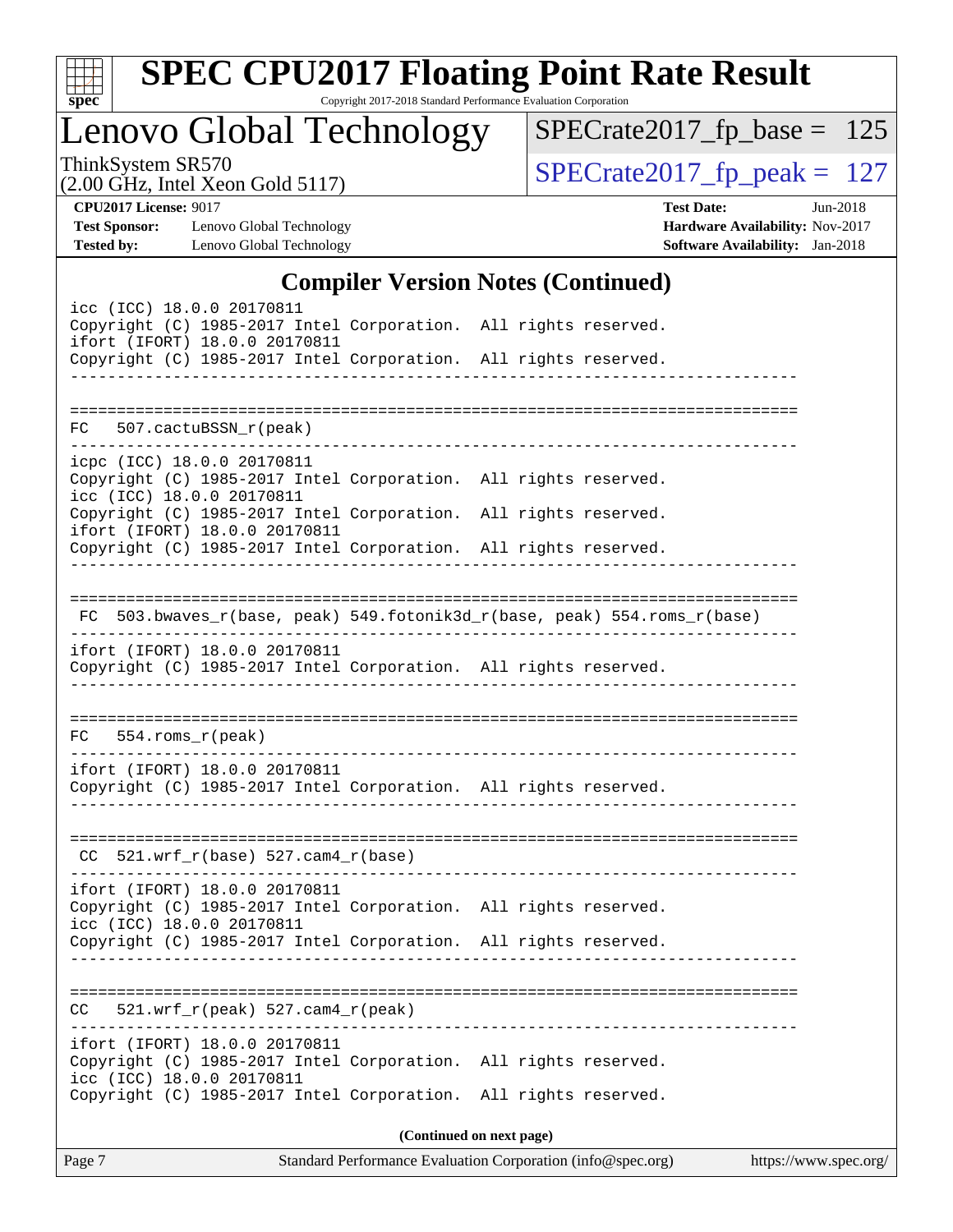

Copyright 2017-2018 Standard Performance Evaluation Corporation

# Lenovo Global Technology

ThinkSystem SR570<br>(2.00 GHz, Intel Xeon Gold 5117) [SPECrate2017\\_fp\\_peak =](http://www.spec.org/auto/cpu2017/Docs/result-fields.html#SPECrate2017fppeak) 127 [SPECrate2017\\_fp\\_base =](http://www.spec.org/auto/cpu2017/Docs/result-fields.html#SPECrate2017fpbase) 125

(2.00 GHz, Intel Xeon Gold 5117)

**[Test Sponsor:](http://www.spec.org/auto/cpu2017/Docs/result-fields.html#TestSponsor)** Lenovo Global Technology **[Hardware Availability:](http://www.spec.org/auto/cpu2017/Docs/result-fields.html#HardwareAvailability)** Nov-2017 **[Tested by:](http://www.spec.org/auto/cpu2017/Docs/result-fields.html#Testedby)** Lenovo Global Technology **[Software Availability:](http://www.spec.org/auto/cpu2017/Docs/result-fields.html#SoftwareAvailability)** Jan-2018

**[CPU2017 License:](http://www.spec.org/auto/cpu2017/Docs/result-fields.html#CPU2017License)** 9017 **[Test Date:](http://www.spec.org/auto/cpu2017/Docs/result-fields.html#TestDate)** Jun-2018

#### **[Compiler Version Notes \(Continued\)](http://www.spec.org/auto/cpu2017/Docs/result-fields.html#CompilerVersionNotes)**

------------------------------------------------------------------------------

## **[Base Compiler Invocation](http://www.spec.org/auto/cpu2017/Docs/result-fields.html#BaseCompilerInvocation)**

[C benchmarks](http://www.spec.org/auto/cpu2017/Docs/result-fields.html#Cbenchmarks): [icc](http://www.spec.org/cpu2017/results/res2018q2/cpu2017-20180612-06992.flags.html#user_CCbase_intel_icc_18.0_66fc1ee009f7361af1fbd72ca7dcefbb700085f36577c54f309893dd4ec40d12360134090235512931783d35fd58c0460139e722d5067c5574d8eaf2b3e37e92)

[C++ benchmarks:](http://www.spec.org/auto/cpu2017/Docs/result-fields.html#CXXbenchmarks)

[icpc](http://www.spec.org/cpu2017/results/res2018q2/cpu2017-20180612-06992.flags.html#user_CXXbase_intel_icpc_18.0_c510b6838c7f56d33e37e94d029a35b4a7bccf4766a728ee175e80a419847e808290a9b78be685c44ab727ea267ec2f070ec5dc83b407c0218cded6866a35d07)

[Fortran benchmarks](http://www.spec.org/auto/cpu2017/Docs/result-fields.html#Fortranbenchmarks): [ifort](http://www.spec.org/cpu2017/results/res2018q2/cpu2017-20180612-06992.flags.html#user_FCbase_intel_ifort_18.0_8111460550e3ca792625aed983ce982f94888b8b503583aa7ba2b8303487b4d8a21a13e7191a45c5fd58ff318f48f9492884d4413fa793fd88dd292cad7027ca)

[Benchmarks using both Fortran and C](http://www.spec.org/auto/cpu2017/Docs/result-fields.html#BenchmarksusingbothFortranandC): [ifort](http://www.spec.org/cpu2017/results/res2018q2/cpu2017-20180612-06992.flags.html#user_CC_FCbase_intel_ifort_18.0_8111460550e3ca792625aed983ce982f94888b8b503583aa7ba2b8303487b4d8a21a13e7191a45c5fd58ff318f48f9492884d4413fa793fd88dd292cad7027ca) [icc](http://www.spec.org/cpu2017/results/res2018q2/cpu2017-20180612-06992.flags.html#user_CC_FCbase_intel_icc_18.0_66fc1ee009f7361af1fbd72ca7dcefbb700085f36577c54f309893dd4ec40d12360134090235512931783d35fd58c0460139e722d5067c5574d8eaf2b3e37e92)

[Benchmarks using both C and C++](http://www.spec.org/auto/cpu2017/Docs/result-fields.html#BenchmarksusingbothCandCXX): [icpc](http://www.spec.org/cpu2017/results/res2018q2/cpu2017-20180612-06992.flags.html#user_CC_CXXbase_intel_icpc_18.0_c510b6838c7f56d33e37e94d029a35b4a7bccf4766a728ee175e80a419847e808290a9b78be685c44ab727ea267ec2f070ec5dc83b407c0218cded6866a35d07) [icc](http://www.spec.org/cpu2017/results/res2018q2/cpu2017-20180612-06992.flags.html#user_CC_CXXbase_intel_icc_18.0_66fc1ee009f7361af1fbd72ca7dcefbb700085f36577c54f309893dd4ec40d12360134090235512931783d35fd58c0460139e722d5067c5574d8eaf2b3e37e92)

[Benchmarks using Fortran, C, and C++:](http://www.spec.org/auto/cpu2017/Docs/result-fields.html#BenchmarksusingFortranCandCXX) [icpc](http://www.spec.org/cpu2017/results/res2018q2/cpu2017-20180612-06992.flags.html#user_CC_CXX_FCbase_intel_icpc_18.0_c510b6838c7f56d33e37e94d029a35b4a7bccf4766a728ee175e80a419847e808290a9b78be685c44ab727ea267ec2f070ec5dc83b407c0218cded6866a35d07) [icc](http://www.spec.org/cpu2017/results/res2018q2/cpu2017-20180612-06992.flags.html#user_CC_CXX_FCbase_intel_icc_18.0_66fc1ee009f7361af1fbd72ca7dcefbb700085f36577c54f309893dd4ec40d12360134090235512931783d35fd58c0460139e722d5067c5574d8eaf2b3e37e92) [ifort](http://www.spec.org/cpu2017/results/res2018q2/cpu2017-20180612-06992.flags.html#user_CC_CXX_FCbase_intel_ifort_18.0_8111460550e3ca792625aed983ce982f94888b8b503583aa7ba2b8303487b4d8a21a13e7191a45c5fd58ff318f48f9492884d4413fa793fd88dd292cad7027ca)

### **[Base Portability Flags](http://www.spec.org/auto/cpu2017/Docs/result-fields.html#BasePortabilityFlags)**

 503.bwaves\_r: [-DSPEC\\_LP64](http://www.spec.org/cpu2017/results/res2018q2/cpu2017-20180612-06992.flags.html#suite_basePORTABILITY503_bwaves_r_DSPEC_LP64) 507.cactuBSSN\_r: [-DSPEC\\_LP64](http://www.spec.org/cpu2017/results/res2018q2/cpu2017-20180612-06992.flags.html#suite_basePORTABILITY507_cactuBSSN_r_DSPEC_LP64) 508.namd\_r: [-DSPEC\\_LP64](http://www.spec.org/cpu2017/results/res2018q2/cpu2017-20180612-06992.flags.html#suite_basePORTABILITY508_namd_r_DSPEC_LP64) 510.parest\_r: [-DSPEC\\_LP64](http://www.spec.org/cpu2017/results/res2018q2/cpu2017-20180612-06992.flags.html#suite_basePORTABILITY510_parest_r_DSPEC_LP64) 511.povray\_r: [-DSPEC\\_LP64](http://www.spec.org/cpu2017/results/res2018q2/cpu2017-20180612-06992.flags.html#suite_basePORTABILITY511_povray_r_DSPEC_LP64) 519.lbm\_r: [-DSPEC\\_LP64](http://www.spec.org/cpu2017/results/res2018q2/cpu2017-20180612-06992.flags.html#suite_basePORTABILITY519_lbm_r_DSPEC_LP64) 521.wrf\_r: [-DSPEC\\_LP64](http://www.spec.org/cpu2017/results/res2018q2/cpu2017-20180612-06992.flags.html#suite_basePORTABILITY521_wrf_r_DSPEC_LP64) [-DSPEC\\_CASE\\_FLAG](http://www.spec.org/cpu2017/results/res2018q2/cpu2017-20180612-06992.flags.html#b521.wrf_r_baseCPORTABILITY_DSPEC_CASE_FLAG) [-convert big\\_endian](http://www.spec.org/cpu2017/results/res2018q2/cpu2017-20180612-06992.flags.html#user_baseFPORTABILITY521_wrf_r_convert_big_endian_c3194028bc08c63ac5d04de18c48ce6d347e4e562e8892b8bdbdc0214820426deb8554edfa529a3fb25a586e65a3d812c835984020483e7e73212c4d31a38223) 526.blender\_r: [-DSPEC\\_LP64](http://www.spec.org/cpu2017/results/res2018q2/cpu2017-20180612-06992.flags.html#suite_basePORTABILITY526_blender_r_DSPEC_LP64) [-DSPEC\\_LINUX](http://www.spec.org/cpu2017/results/res2018q2/cpu2017-20180612-06992.flags.html#b526.blender_r_baseCPORTABILITY_DSPEC_LINUX) [-funsigned-char](http://www.spec.org/cpu2017/results/res2018q2/cpu2017-20180612-06992.flags.html#user_baseCPORTABILITY526_blender_r_force_uchar_40c60f00ab013830e2dd6774aeded3ff59883ba5a1fc5fc14077f794d777847726e2a5858cbc7672e36e1b067e7e5c1d9a74f7176df07886a243d7cc18edfe67) 527.cam4\_r: [-DSPEC\\_LP64](http://www.spec.org/cpu2017/results/res2018q2/cpu2017-20180612-06992.flags.html#suite_basePORTABILITY527_cam4_r_DSPEC_LP64) [-DSPEC\\_CASE\\_FLAG](http://www.spec.org/cpu2017/results/res2018q2/cpu2017-20180612-06992.flags.html#b527.cam4_r_baseCPORTABILITY_DSPEC_CASE_FLAG) 538.imagick\_r: [-DSPEC\\_LP64](http://www.spec.org/cpu2017/results/res2018q2/cpu2017-20180612-06992.flags.html#suite_basePORTABILITY538_imagick_r_DSPEC_LP64) 544.nab\_r: [-DSPEC\\_LP64](http://www.spec.org/cpu2017/results/res2018q2/cpu2017-20180612-06992.flags.html#suite_basePORTABILITY544_nab_r_DSPEC_LP64) 549.fotonik3d\_r: [-DSPEC\\_LP64](http://www.spec.org/cpu2017/results/res2018q2/cpu2017-20180612-06992.flags.html#suite_basePORTABILITY549_fotonik3d_r_DSPEC_LP64) 554.roms\_r: [-DSPEC\\_LP64](http://www.spec.org/cpu2017/results/res2018q2/cpu2017-20180612-06992.flags.html#suite_basePORTABILITY554_roms_r_DSPEC_LP64)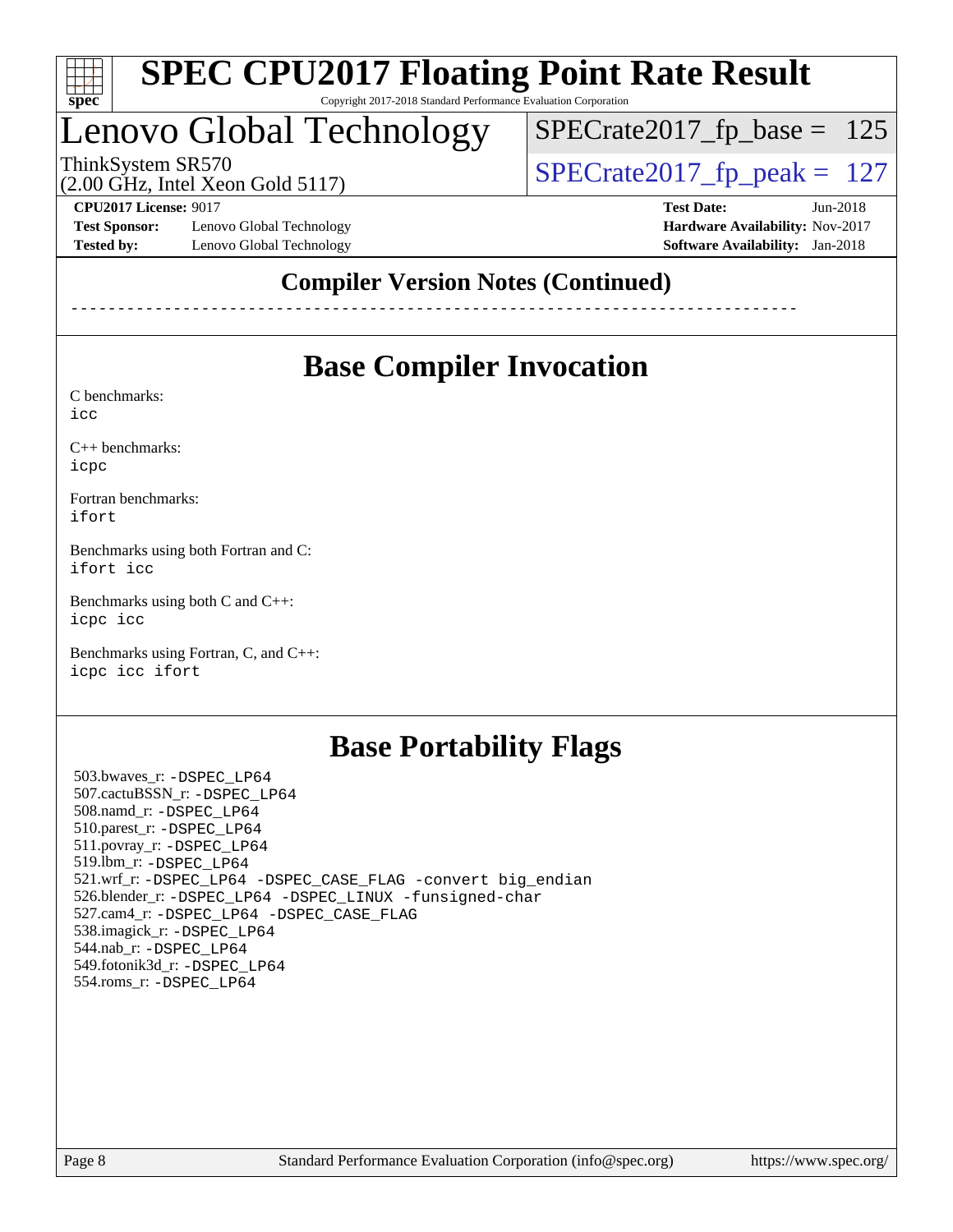

#### **[SPEC CPU2017 Floating Point Rate Result](http://www.spec.org/auto/cpu2017/Docs/result-fields.html#SPECCPU2017FloatingPointRateResult)** Copyright 2017-2018 Standard Performance Evaluation Corporation

## Lenovo Global Technology

ThinkSystem SR570<br>  $\overline{SPEC}$ rate2017\_fp\_peak = 127  $SPECTate2017_fp\_base = 125$ 

(2.00 GHz, Intel Xeon Gold 5117)

**[Test Sponsor:](http://www.spec.org/auto/cpu2017/Docs/result-fields.html#TestSponsor)** Lenovo Global Technology **[Hardware Availability:](http://www.spec.org/auto/cpu2017/Docs/result-fields.html#HardwareAvailability)** Nov-2017 **[Tested by:](http://www.spec.org/auto/cpu2017/Docs/result-fields.html#Testedby)** Lenovo Global Technology **[Software Availability:](http://www.spec.org/auto/cpu2017/Docs/result-fields.html#SoftwareAvailability)** Jan-2018

**[CPU2017 License:](http://www.spec.org/auto/cpu2017/Docs/result-fields.html#CPU2017License)** 9017 **[Test Date:](http://www.spec.org/auto/cpu2017/Docs/result-fields.html#TestDate)** Jun-2018

## **[Base Optimization Flags](http://www.spec.org/auto/cpu2017/Docs/result-fields.html#BaseOptimizationFlags)**

#### [C benchmarks](http://www.spec.org/auto/cpu2017/Docs/result-fields.html#Cbenchmarks):

```
-xCORE-AVX2 -ipo -O3 -no-prec-div -qopt-prefetch -ffinite-math-only
-qopt-mem-layout-trans=3
C++ benchmarks: 
-xCORE-AVX2 -ipo -O3 -no-prec-div -qopt-prefetch -ffinite-math-only
-qopt-mem-layout-trans=3
Fortran benchmarks: 
-xCORE-AVX2 -ipo -O3 -no-prec-div -qopt-prefetch -ffinite-math-only
-qopt-mem-layout-trans=3 -nostandard-realloc-lhs -align array32byte
Benchmarks using both Fortran and C: 
-xCORE-AVX2 -ipo -O3 -no-prec-div -qopt-prefetch -ffinite-math-only
-qopt-mem-layout-trans=3 -nostandard-realloc-lhs -align array32byte
Benchmarks using both C and C++: 
-xCORE-AVX2 -ipo -O3 -no-prec-div -qopt-prefetch -ffinite-math-only
-qopt-mem-layout-trans=3
Benchmarks using Fortran, C, and C++:
```
#### [-xCORE-AVX2](http://www.spec.org/cpu2017/results/res2018q2/cpu2017-20180612-06992.flags.html#user_CC_CXX_FCbase_f-xCORE-AVX2) [-ipo](http://www.spec.org/cpu2017/results/res2018q2/cpu2017-20180612-06992.flags.html#user_CC_CXX_FCbase_f-ipo) [-O3](http://www.spec.org/cpu2017/results/res2018q2/cpu2017-20180612-06992.flags.html#user_CC_CXX_FCbase_f-O3) [-no-prec-div](http://www.spec.org/cpu2017/results/res2018q2/cpu2017-20180612-06992.flags.html#user_CC_CXX_FCbase_f-no-prec-div) [-qopt-prefetch](http://www.spec.org/cpu2017/results/res2018q2/cpu2017-20180612-06992.flags.html#user_CC_CXX_FCbase_f-qopt-prefetch) [-ffinite-math-only](http://www.spec.org/cpu2017/results/res2018q2/cpu2017-20180612-06992.flags.html#user_CC_CXX_FCbase_f_finite_math_only_cb91587bd2077682c4b38af759c288ed7c732db004271a9512da14a4f8007909a5f1427ecbf1a0fb78ff2a814402c6114ac565ca162485bbcae155b5e4258871) [-qopt-mem-layout-trans=3](http://www.spec.org/cpu2017/results/res2018q2/cpu2017-20180612-06992.flags.html#user_CC_CXX_FCbase_f-qopt-mem-layout-trans_de80db37974c74b1f0e20d883f0b675c88c3b01e9d123adea9b28688d64333345fb62bc4a798493513fdb68f60282f9a726aa07f478b2f7113531aecce732043) [-nostandard-realloc-lhs](http://www.spec.org/cpu2017/results/res2018q2/cpu2017-20180612-06992.flags.html#user_CC_CXX_FCbase_f_2003_std_realloc_82b4557e90729c0f113870c07e44d33d6f5a304b4f63d4c15d2d0f1fab99f5daaed73bdb9275d9ae411527f28b936061aa8b9c8f2d63842963b95c9dd6426b8a) [-align array32byte](http://www.spec.org/cpu2017/results/res2018q2/cpu2017-20180612-06992.flags.html#user_CC_CXX_FCbase_align_array32byte_b982fe038af199962ba9a80c053b8342c548c85b40b8e86eb3cc33dee0d7986a4af373ac2d51c3f7cf710a18d62fdce2948f201cd044323541f22fc0fffc51b6)

#### **[Base Other Flags](http://www.spec.org/auto/cpu2017/Docs/result-fields.html#BaseOtherFlags)**

[C benchmarks](http://www.spec.org/auto/cpu2017/Docs/result-fields.html#Cbenchmarks):  $-m64 - std = c11$  $-m64 - std = c11$ [C++ benchmarks:](http://www.spec.org/auto/cpu2017/Docs/result-fields.html#CXXbenchmarks) [-m64](http://www.spec.org/cpu2017/results/res2018q2/cpu2017-20180612-06992.flags.html#user_CXXbase_intel_intel64_18.0_af43caccfc8ded86e7699f2159af6efc7655f51387b94da716254467f3c01020a5059329e2569e4053f409e7c9202a7efc638f7a6d1ffb3f52dea4a3e31d82ab) [Fortran benchmarks](http://www.spec.org/auto/cpu2017/Docs/result-fields.html#Fortranbenchmarks): [-m64](http://www.spec.org/cpu2017/results/res2018q2/cpu2017-20180612-06992.flags.html#user_FCbase_intel_intel64_18.0_af43caccfc8ded86e7699f2159af6efc7655f51387b94da716254467f3c01020a5059329e2569e4053f409e7c9202a7efc638f7a6d1ffb3f52dea4a3e31d82ab) [Benchmarks using both Fortran and C](http://www.spec.org/auto/cpu2017/Docs/result-fields.html#BenchmarksusingbothFortranandC):  $-m64$   $-std=cl1$ [Benchmarks using both C and C++](http://www.spec.org/auto/cpu2017/Docs/result-fields.html#BenchmarksusingbothCandCXX):  $-m64 - std= c11$  $-m64 - std= c11$ [Benchmarks using Fortran, C, and C++:](http://www.spec.org/auto/cpu2017/Docs/result-fields.html#BenchmarksusingFortranCandCXX)  $-m64 - std = c11$  $-m64 - std = c11$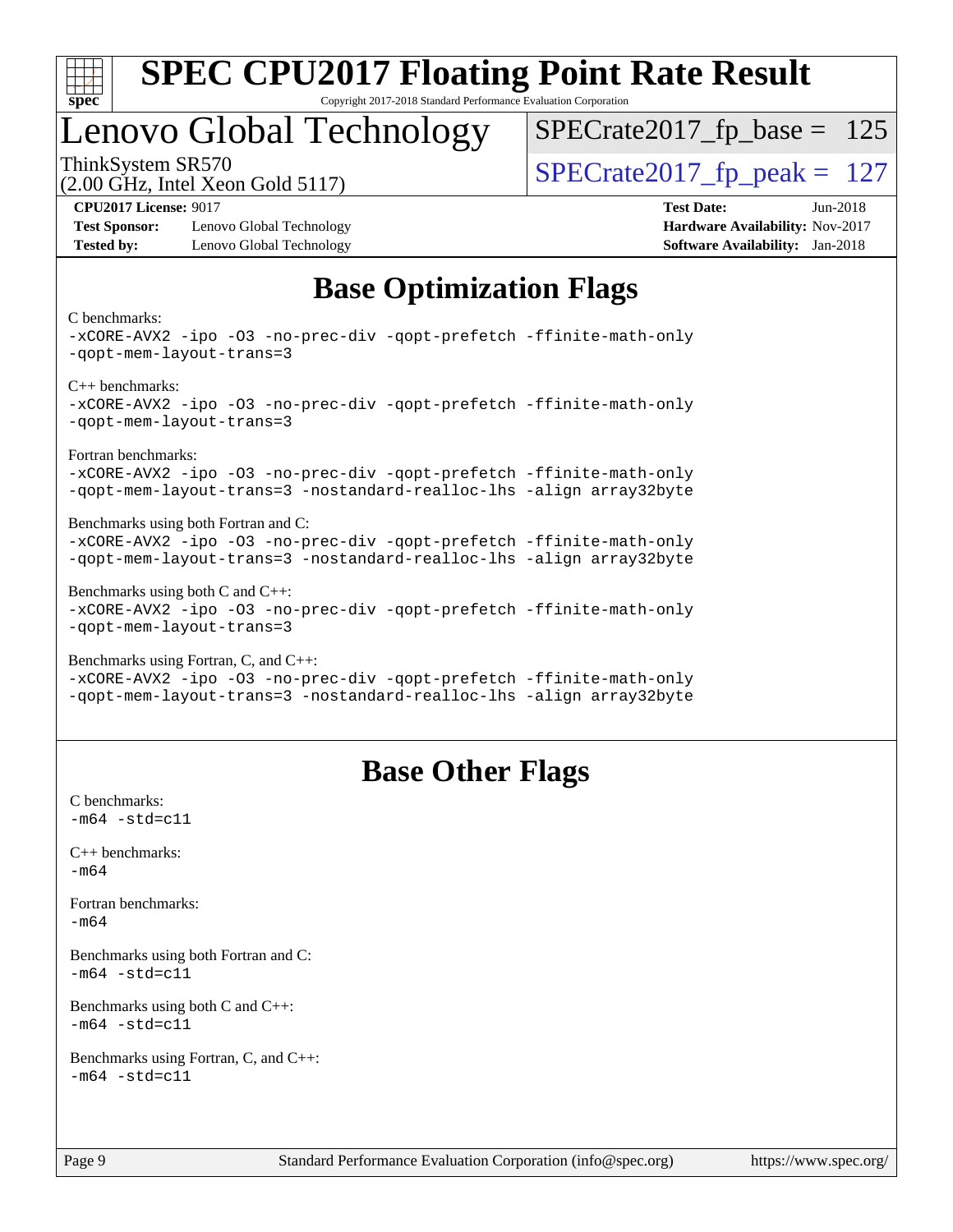

#### **[SPEC CPU2017 Floating Point Rate Result](http://www.spec.org/auto/cpu2017/Docs/result-fields.html#SPECCPU2017FloatingPointRateResult)** Copyright 2017-2018 Standard Performance Evaluation Corporation

# Lenovo Global Technology

ThinkSystem SR570<br>(2.00 GHz, Intel Xeon Gold 5117) [SPECrate2017\\_fp\\_peak =](http://www.spec.org/auto/cpu2017/Docs/result-fields.html#SPECrate2017fppeak) 127  $SPECTate2017_fp\_base = 125$ 

(2.00 GHz, Intel Xeon Gold 5117)

**[Test Sponsor:](http://www.spec.org/auto/cpu2017/Docs/result-fields.html#TestSponsor)** Lenovo Global Technology **[Hardware Availability:](http://www.spec.org/auto/cpu2017/Docs/result-fields.html#HardwareAvailability)** Nov-2017 **[Tested by:](http://www.spec.org/auto/cpu2017/Docs/result-fields.html#Testedby)** Lenovo Global Technology **[Software Availability:](http://www.spec.org/auto/cpu2017/Docs/result-fields.html#SoftwareAvailability)** Jan-2018

**[CPU2017 License:](http://www.spec.org/auto/cpu2017/Docs/result-fields.html#CPU2017License)** 9017 **[Test Date:](http://www.spec.org/auto/cpu2017/Docs/result-fields.html#TestDate)** Jun-2018

## **[Peak Compiler Invocation](http://www.spec.org/auto/cpu2017/Docs/result-fields.html#PeakCompilerInvocation)**

[C benchmarks](http://www.spec.org/auto/cpu2017/Docs/result-fields.html#Cbenchmarks):

[icc](http://www.spec.org/cpu2017/results/res2018q2/cpu2017-20180612-06992.flags.html#user_CCpeak_intel_icc_18.0_66fc1ee009f7361af1fbd72ca7dcefbb700085f36577c54f309893dd4ec40d12360134090235512931783d35fd58c0460139e722d5067c5574d8eaf2b3e37e92)

[C++ benchmarks:](http://www.spec.org/auto/cpu2017/Docs/result-fields.html#CXXbenchmarks) [icpc](http://www.spec.org/cpu2017/results/res2018q2/cpu2017-20180612-06992.flags.html#user_CXXpeak_intel_icpc_18.0_c510b6838c7f56d33e37e94d029a35b4a7bccf4766a728ee175e80a419847e808290a9b78be685c44ab727ea267ec2f070ec5dc83b407c0218cded6866a35d07)

[Fortran benchmarks](http://www.spec.org/auto/cpu2017/Docs/result-fields.html#Fortranbenchmarks): [ifort](http://www.spec.org/cpu2017/results/res2018q2/cpu2017-20180612-06992.flags.html#user_FCpeak_intel_ifort_18.0_8111460550e3ca792625aed983ce982f94888b8b503583aa7ba2b8303487b4d8a21a13e7191a45c5fd58ff318f48f9492884d4413fa793fd88dd292cad7027ca)

[Benchmarks using both Fortran and C](http://www.spec.org/auto/cpu2017/Docs/result-fields.html#BenchmarksusingbothFortranandC): [ifort](http://www.spec.org/cpu2017/results/res2018q2/cpu2017-20180612-06992.flags.html#user_CC_FCpeak_intel_ifort_18.0_8111460550e3ca792625aed983ce982f94888b8b503583aa7ba2b8303487b4d8a21a13e7191a45c5fd58ff318f48f9492884d4413fa793fd88dd292cad7027ca) [icc](http://www.spec.org/cpu2017/results/res2018q2/cpu2017-20180612-06992.flags.html#user_CC_FCpeak_intel_icc_18.0_66fc1ee009f7361af1fbd72ca7dcefbb700085f36577c54f309893dd4ec40d12360134090235512931783d35fd58c0460139e722d5067c5574d8eaf2b3e37e92)

[Benchmarks using both C and C++:](http://www.spec.org/auto/cpu2017/Docs/result-fields.html#BenchmarksusingbothCandCXX) [icpc](http://www.spec.org/cpu2017/results/res2018q2/cpu2017-20180612-06992.flags.html#user_CC_CXXpeak_intel_icpc_18.0_c510b6838c7f56d33e37e94d029a35b4a7bccf4766a728ee175e80a419847e808290a9b78be685c44ab727ea267ec2f070ec5dc83b407c0218cded6866a35d07) [icc](http://www.spec.org/cpu2017/results/res2018q2/cpu2017-20180612-06992.flags.html#user_CC_CXXpeak_intel_icc_18.0_66fc1ee009f7361af1fbd72ca7dcefbb700085f36577c54f309893dd4ec40d12360134090235512931783d35fd58c0460139e722d5067c5574d8eaf2b3e37e92)

[Benchmarks using Fortran, C, and C++](http://www.spec.org/auto/cpu2017/Docs/result-fields.html#BenchmarksusingFortranCandCXX): [icpc](http://www.spec.org/cpu2017/results/res2018q2/cpu2017-20180612-06992.flags.html#user_CC_CXX_FCpeak_intel_icpc_18.0_c510b6838c7f56d33e37e94d029a35b4a7bccf4766a728ee175e80a419847e808290a9b78be685c44ab727ea267ec2f070ec5dc83b407c0218cded6866a35d07) [icc](http://www.spec.org/cpu2017/results/res2018q2/cpu2017-20180612-06992.flags.html#user_CC_CXX_FCpeak_intel_icc_18.0_66fc1ee009f7361af1fbd72ca7dcefbb700085f36577c54f309893dd4ec40d12360134090235512931783d35fd58c0460139e722d5067c5574d8eaf2b3e37e92) [ifort](http://www.spec.org/cpu2017/results/res2018q2/cpu2017-20180612-06992.flags.html#user_CC_CXX_FCpeak_intel_ifort_18.0_8111460550e3ca792625aed983ce982f94888b8b503583aa7ba2b8303487b4d8a21a13e7191a45c5fd58ff318f48f9492884d4413fa793fd88dd292cad7027ca)

### **[Peak Portability Flags](http://www.spec.org/auto/cpu2017/Docs/result-fields.html#PeakPortabilityFlags)**

Same as Base Portability Flags

## **[Peak Optimization Flags](http://www.spec.org/auto/cpu2017/Docs/result-fields.html#PeakOptimizationFlags)**

[C benchmarks](http://www.spec.org/auto/cpu2017/Docs/result-fields.html#Cbenchmarks):

 519.lbm\_r: [-prof-gen](http://www.spec.org/cpu2017/results/res2018q2/cpu2017-20180612-06992.flags.html#user_peakPASS1_CFLAGSPASS1_LDFLAGS519_lbm_r_prof_gen_5aa4926d6013ddb2a31985c654b3eb18169fc0c6952a63635c234f711e6e63dd76e94ad52365559451ec499a2cdb89e4dc58ba4c67ef54ca681ffbe1461d6b36)(pass 1) [-prof-use](http://www.spec.org/cpu2017/results/res2018q2/cpu2017-20180612-06992.flags.html#user_peakPASS2_CFLAGSPASS2_LDFLAGS519_lbm_r_prof_use_1a21ceae95f36a2b53c25747139a6c16ca95bd9def2a207b4f0849963b97e94f5260e30a0c64f4bb623698870e679ca08317ef8150905d41bd88c6f78df73f19)(pass 2) [-ipo](http://www.spec.org/cpu2017/results/res2018q2/cpu2017-20180612-06992.flags.html#user_peakPASS1_COPTIMIZEPASS2_COPTIMIZE519_lbm_r_f-ipo) [-xCORE-AVX2](http://www.spec.org/cpu2017/results/res2018q2/cpu2017-20180612-06992.flags.html#user_peakPASS2_COPTIMIZE519_lbm_r_f-xCORE-AVX2) [-O3](http://www.spec.org/cpu2017/results/res2018q2/cpu2017-20180612-06992.flags.html#user_peakPASS1_COPTIMIZEPASS2_COPTIMIZE519_lbm_r_f-O3) [-no-prec-div](http://www.spec.org/cpu2017/results/res2018q2/cpu2017-20180612-06992.flags.html#user_peakPASS1_COPTIMIZEPASS2_COPTIMIZE519_lbm_r_f-no-prec-div) [-qopt-prefetch](http://www.spec.org/cpu2017/results/res2018q2/cpu2017-20180612-06992.flags.html#user_peakPASS1_COPTIMIZEPASS2_COPTIMIZE519_lbm_r_f-qopt-prefetch) [-ffinite-math-only](http://www.spec.org/cpu2017/results/res2018q2/cpu2017-20180612-06992.flags.html#user_peakPASS1_COPTIMIZEPASS2_COPTIMIZE519_lbm_r_f_finite_math_only_cb91587bd2077682c4b38af759c288ed7c732db004271a9512da14a4f8007909a5f1427ecbf1a0fb78ff2a814402c6114ac565ca162485bbcae155b5e4258871) [-qopt-mem-layout-trans=3](http://www.spec.org/cpu2017/results/res2018q2/cpu2017-20180612-06992.flags.html#user_peakPASS1_COPTIMIZEPASS2_COPTIMIZE519_lbm_r_f-qopt-mem-layout-trans_de80db37974c74b1f0e20d883f0b675c88c3b01e9d123adea9b28688d64333345fb62bc4a798493513fdb68f60282f9a726aa07f478b2f7113531aecce732043) 538.imagick\_r: [-xCORE-AVX2](http://www.spec.org/cpu2017/results/res2018q2/cpu2017-20180612-06992.flags.html#user_peakCOPTIMIZE538_imagick_r_f-xCORE-AVX2) [-ipo](http://www.spec.org/cpu2017/results/res2018q2/cpu2017-20180612-06992.flags.html#user_peakCOPTIMIZE538_imagick_r_f-ipo) [-O3](http://www.spec.org/cpu2017/results/res2018q2/cpu2017-20180612-06992.flags.html#user_peakCOPTIMIZE538_imagick_r_f-O3) [-no-prec-div](http://www.spec.org/cpu2017/results/res2018q2/cpu2017-20180612-06992.flags.html#user_peakCOPTIMIZE538_imagick_r_f-no-prec-div) [-qopt-prefetch](http://www.spec.org/cpu2017/results/res2018q2/cpu2017-20180612-06992.flags.html#user_peakCOPTIMIZE538_imagick_r_f-qopt-prefetch) [-ffinite-math-only](http://www.spec.org/cpu2017/results/res2018q2/cpu2017-20180612-06992.flags.html#user_peakCOPTIMIZE538_imagick_r_f_finite_math_only_cb91587bd2077682c4b38af759c288ed7c732db004271a9512da14a4f8007909a5f1427ecbf1a0fb78ff2a814402c6114ac565ca162485bbcae155b5e4258871) [-qopt-mem-layout-trans=3](http://www.spec.org/cpu2017/results/res2018q2/cpu2017-20180612-06992.flags.html#user_peakCOPTIMIZE538_imagick_r_f-qopt-mem-layout-trans_de80db37974c74b1f0e20d883f0b675c88c3b01e9d123adea9b28688d64333345fb62bc4a798493513fdb68f60282f9a726aa07f478b2f7113531aecce732043) 544.nab\_r: Same as 519.lbm\_r [C++ benchmarks:](http://www.spec.org/auto/cpu2017/Docs/result-fields.html#CXXbenchmarks) [-prof-gen](http://www.spec.org/cpu2017/results/res2018q2/cpu2017-20180612-06992.flags.html#user_CXXpeak_prof_gen_5aa4926d6013ddb2a31985c654b3eb18169fc0c6952a63635c234f711e6e63dd76e94ad52365559451ec499a2cdb89e4dc58ba4c67ef54ca681ffbe1461d6b36)(pass 1) [-prof-use](http://www.spec.org/cpu2017/results/res2018q2/cpu2017-20180612-06992.flags.html#user_CXXpeak_prof_use_1a21ceae95f36a2b53c25747139a6c16ca95bd9def2a207b4f0849963b97e94f5260e30a0c64f4bb623698870e679ca08317ef8150905d41bd88c6f78df73f19)(pass 2) [-ipo](http://www.spec.org/cpu2017/results/res2018q2/cpu2017-20180612-06992.flags.html#user_CXXpeak_f-ipo) [-xCORE-AVX2](http://www.spec.org/cpu2017/results/res2018q2/cpu2017-20180612-06992.flags.html#user_CXXpeak_f-xCORE-AVX2) [-O3](http://www.spec.org/cpu2017/results/res2018q2/cpu2017-20180612-06992.flags.html#user_CXXpeak_f-O3) [-no-prec-div](http://www.spec.org/cpu2017/results/res2018q2/cpu2017-20180612-06992.flags.html#user_CXXpeak_f-no-prec-div) [-qopt-prefetch](http://www.spec.org/cpu2017/results/res2018q2/cpu2017-20180612-06992.flags.html#user_CXXpeak_f-qopt-prefetch) [-ffinite-math-only](http://www.spec.org/cpu2017/results/res2018q2/cpu2017-20180612-06992.flags.html#user_CXXpeak_f_finite_math_only_cb91587bd2077682c4b38af759c288ed7c732db004271a9512da14a4f8007909a5f1427ecbf1a0fb78ff2a814402c6114ac565ca162485bbcae155b5e4258871) [-qopt-mem-layout-trans=3](http://www.spec.org/cpu2017/results/res2018q2/cpu2017-20180612-06992.flags.html#user_CXXpeak_f-qopt-mem-layout-trans_de80db37974c74b1f0e20d883f0b675c88c3b01e9d123adea9b28688d64333345fb62bc4a798493513fdb68f60282f9a726aa07f478b2f7113531aecce732043) [Fortran benchmarks](http://www.spec.org/auto/cpu2017/Docs/result-fields.html#Fortranbenchmarks): **(Continued on next page)**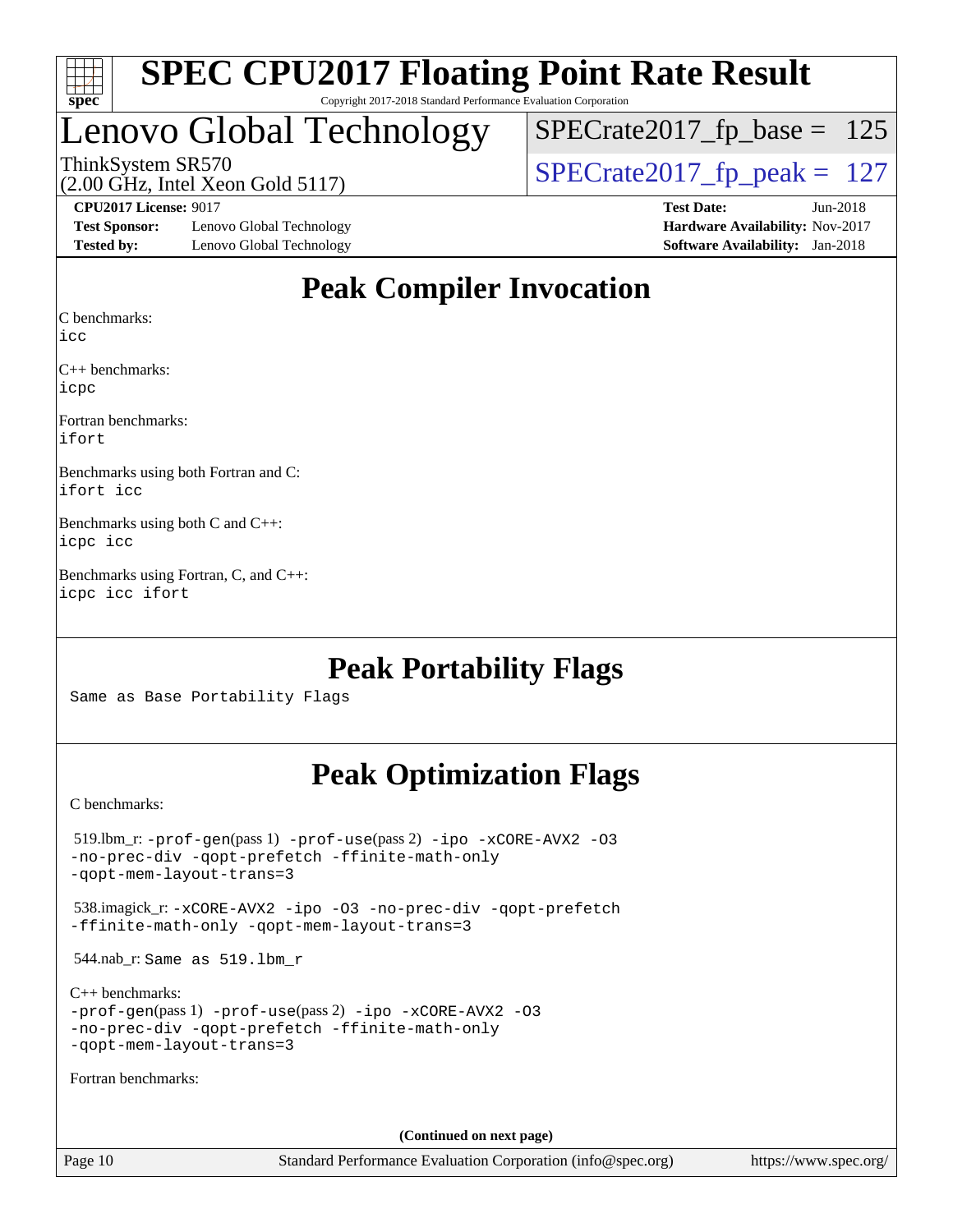

Copyright 2017-2018 Standard Performance Evaluation Corporation

# enovo Global Technology

ThinkSystem SR570<br>  $\text{SPECrate2017\_fp\_peak} = 127$  $SPECTate2017_fp\_base = 125$ 

(2.00 GHz, Intel Xeon Gold 5117)

**[Test Sponsor:](http://www.spec.org/auto/cpu2017/Docs/result-fields.html#TestSponsor)** Lenovo Global Technology **[Hardware Availability:](http://www.spec.org/auto/cpu2017/Docs/result-fields.html#HardwareAvailability)** Nov-2017 **[Tested by:](http://www.spec.org/auto/cpu2017/Docs/result-fields.html#Testedby)** Lenovo Global Technology **[Software Availability:](http://www.spec.org/auto/cpu2017/Docs/result-fields.html#SoftwareAvailability)** Jan-2018

**[CPU2017 License:](http://www.spec.org/auto/cpu2017/Docs/result-fields.html#CPU2017License)** 9017 **[Test Date:](http://www.spec.org/auto/cpu2017/Docs/result-fields.html#TestDate)** Jun-2018

## **[Peak Optimization Flags \(Continued\)](http://www.spec.org/auto/cpu2017/Docs/result-fields.html#PeakOptimizationFlags)**

```
(info@spec.org)https://www.spec.org/
  503.bwaves_r: -xCORE-AVX2 -ipo -O3 -no-prec-div -qopt-prefetch
-ffinite-math-only -qopt-mem-layout-trans=3
-nostandard-realloc-lhs -align array32byte
  549.fotonik3d_r: Same as 503.bwaves_r
  554.roms_r: -prof-gen(pass 1) -prof-use(pass 2) -ipo -xCORE-AVX2 -O3
-no-prec-div -qopt-prefetch -ffinite-math-only
-qopt-mem-layout-trans=3 -nostandard-realloc-lhs
-align array32byte
Benchmarks using both Fortran and C: 
-prof-gen(pass 1) -prof-use(pass 2) -ipo -xCORE-AVX2 -O3
-no-prec-div -qopt-prefetch -ffinite-math-only
-qopt-mem-layout-trans=3 -nostandard-realloc-lhs -align array32byte
Benchmarks using both C and C++: 
-prof-gen(pass 1) -prof-use(pass 2) -ipo -xCORE-AVX2 -O3
-no-prec-div -qopt-prefetch -ffinite-math-only
-qopt-mem-layout-trans=3
Benchmarks using Fortran, C, and C++: 
-prof-gen(pass 1) -prof-use(pass 2) -ipo -xCORE-AVX2 -O3
-no-prec-div -qopt-prefetch -ffinite-math-only
-qopt-mem-layout-trans=3 -nostandard-realloc-lhs -align array32byte
                                 Peak Other Flags
C benchmarks: 
-m64 - std= c11C++ benchmarks: 
-m64Fortran benchmarks: 
-m64
Benchmarks using both Fortran and C: 
-m64 - std= c11Benchmarks using both C and C++: 
-m64 - std= c11(Continued on next page)
```